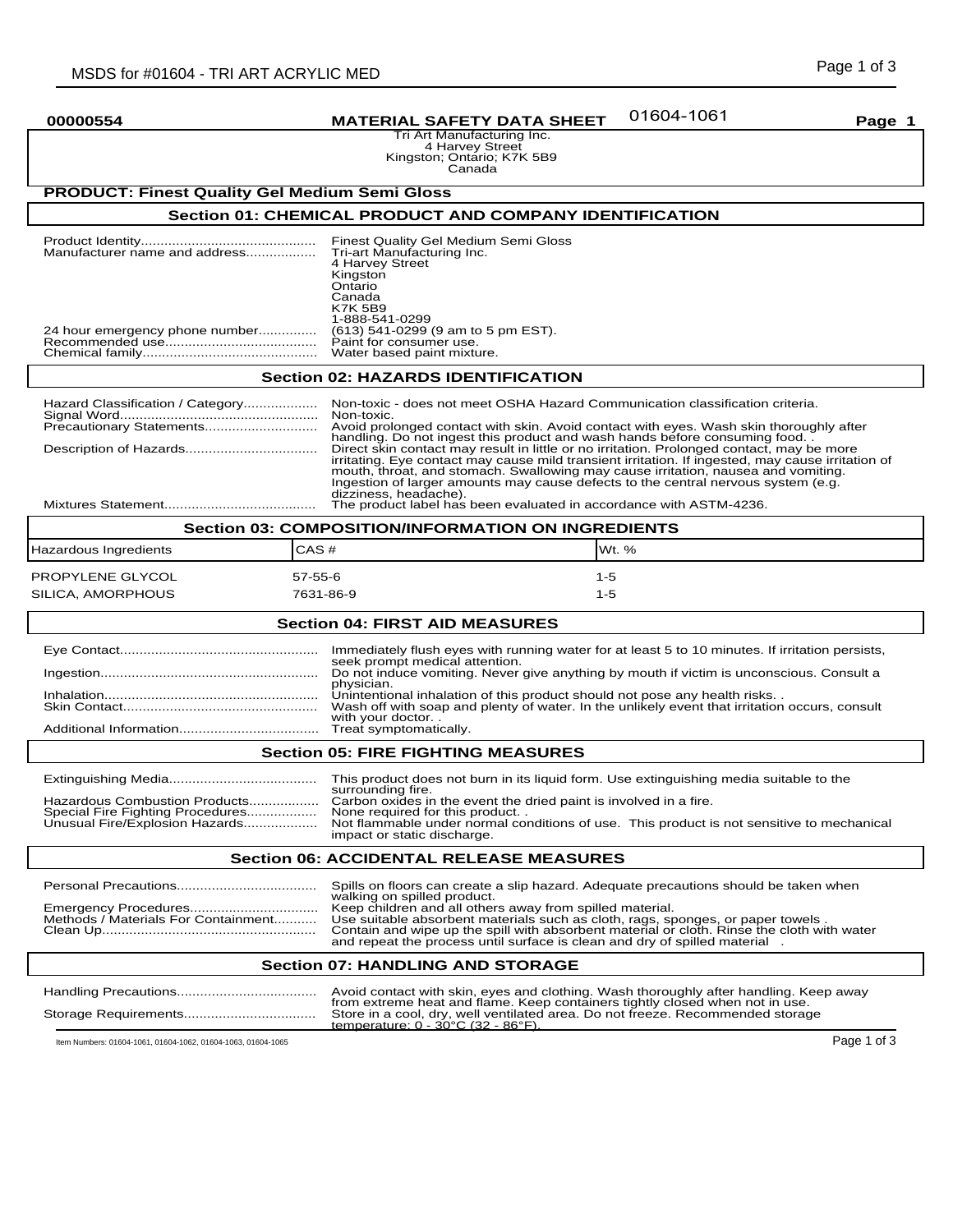# **00000554 MATERIAL SAFETY DATA SHEET Page 2**

# **PRODUCT: Finest Quality Gel Medium Semi Gloss**

# **Section 08: EXPOSURE CONTROLS/PERSONAL PROTECTION**

| <b>Exposure Limits</b>                                                                                                                                                                                                                                                                                                                              |                                         |                                    |                                      |                                    |                                       |
|-----------------------------------------------------------------------------------------------------------------------------------------------------------------------------------------------------------------------------------------------------------------------------------------------------------------------------------------------------|-----------------------------------------|------------------------------------|--------------------------------------|------------------------------------|---------------------------------------|
| Ingredients                                                                                                                                                                                                                                                                                                                                         | TWA                                     | <b>ACGIH TLV</b><br>STEL           | <b>OSHA PEL</b><br> PEL              | STEL                               | <b>NIOSH</b><br><b>REL</b>            |
| PROPYLENE GLYCOL<br>SILICA, AMORPHOUS                                                                                                                                                                                                                                                                                                               | $10 \text{ vmq/m}$ 3<br>Not established | Not established<br>Not established | Not established<br>$15 \text{ mg/m}$ | Not established<br>Not established | Not established<br>$6 \text{ mg/m}$ 3 |
| No personal protective equipment is necessary when handling or using this product.<br>No special protective clothing is required to use this product.<br>Take the necessary precautions to avoid liquid contact with eyes.<br>No gloves are required to handle this product.<br>No special ventilation requirements are necessary for this product. |                                         |                                    |                                      |                                    |                                       |
| - -                                                                                                                                                                                                                                                                                                                                                 |                                         |                                    |                                      |                                    |                                       |

### **Section 09: PHYSICAL AND CHEMICAL PROPERTIES**

|                                       | Liquid.                             |
|---------------------------------------|-------------------------------------|
|                                       |                                     |
|                                       | Clear.                              |
|                                       | Mild odour.                         |
|                                       | No data.                            |
| Vapour Density (Air = 1)              | No data.                            |
| Vapour Pressure (mm Hg)               | Similar to water.                   |
| pH<br>                                | $8.5 - 9.5$                         |
| Relative Density / Specific Gravity   | 1.02-1.67 (calculated).             |
|                                       | $0^{\circ}$ C / 32 $^{\circ}$ F.    |
|                                       | Dilutable in water.                 |
| Initial Boiling Point / Boiling Range | $100^{\circ}$ C / 212 $^{\circ}$ F. |
|                                       | Similar to water.                   |
| Flash Point (deg C), Method           | Non-flammable.                      |
| Auto Ignition Temperature (deg C)     | Not applicable.                     |
| Upper Flammable Limit (% Vol)         | Not applicable.                     |
| Lower Flammable Limit (% Vol)         | Not applicable.                     |
| Coefficient of Water/Oil Distribution | No data.                            |
|                                       | 71-75%.                             |
|                                       | 2000 - 5200 poise, #92 spindle.     |

# **Section 10: STABILITY AND REACTIVITY**

# **Section 11: TOXICOLOGICAL INFORMATION**

| Effects Of Chronic Exposure<br>Aggravated Medical Conditions | None known.                        | Skin and eye contact are possible routes of exposure. Mists and vapours are unlikely to be<br>generated during intended use of this product. Do not take internally or ingest this product.<br>Ingestion of large amounts may be harmful. If product is heated or mists are formed,<br>inhalation may cause irritation to the nose, throat and respiratory tract. Direct skin contact<br>may result in little or no irritation. Prolonged contact may be more irritating. Eye contact<br>may cause mild transient irritation. May cause irritation of mouth, throat, and stomach.<br>Swallowing may cause irritation, nausea and vomiting.<br>This product does not contain any carcinogens listed by the IARC, NTP or ACGIH.<br>None are anticipated under normal use.<br>Use of this product following our recommended instructions should not cause any health<br>hazards, other than those indicated above |  |
|--------------------------------------------------------------|------------------------------------|----------------------------------------------------------------------------------------------------------------------------------------------------------------------------------------------------------------------------------------------------------------------------------------------------------------------------------------------------------------------------------------------------------------------------------------------------------------------------------------------------------------------------------------------------------------------------------------------------------------------------------------------------------------------------------------------------------------------------------------------------------------------------------------------------------------------------------------------------------------------------------------------------------------|--|
| <b>Toxicological Data</b>                                    |                                    |                                                                                                                                                                                                                                                                                                                                                                                                                                                                                                                                                                                                                                                                                                                                                                                                                                                                                                                |  |
| Ingredients                                                  | LC50-inh. rat                      | _D50-Oral.rat                                                                                                                                                                                                                                                                                                                                                                                                                                                                                                                                                                                                                                                                                                                                                                                                                                                                                                  |  |
| PROPYLENE GLYCOL<br>SILICA. AMORPHOUS                        | Not available<br>No data           | 22,000 mg/kg Rat oral; 20,800 Rabbit dermal<br>>22,000 mg/kg oral rat                                                                                                                                                                                                                                                                                                                                                                                                                                                                                                                                                                                                                                                                                                                                                                                                                                          |  |
|                                                              | Section 12: ECOLOGICAL INFORMATION |                                                                                                                                                                                                                                                                                                                                                                                                                                                                                                                                                                                                                                                                                                                                                                                                                                                                                                                |  |

#### **Section 12: ECOLOGICAL INFORMATION**

|                                                              | Data from toxicity tests are not available at this time.<br>No data at this time.<br>No data available at this time. |             |
|--------------------------------------------------------------|----------------------------------------------------------------------------------------------------------------------|-------------|
| Item Numbers: 01604-1061, 01604-1062, 01604-1063, 01604-1065 |                                                                                                                      | Page 2 of 3 |